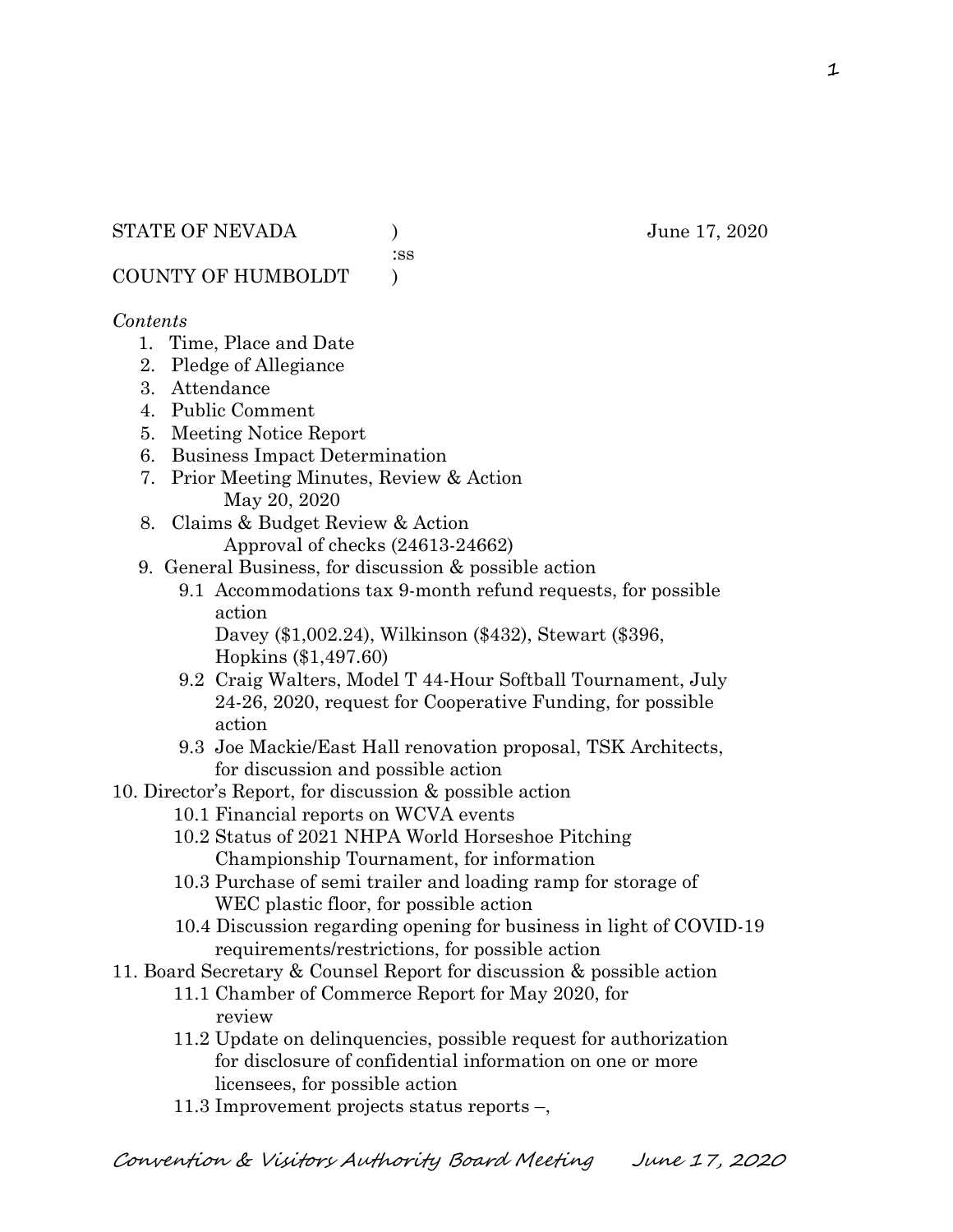Permanent storage facility for removable WEC & Pavilion floors, Joe Mackie Hall improvements, West Hall signage project, West Hall parking lot lighting, for information

- 11.4 Summary Fiscal Report, for information
- 11.5 Coronavirus COVID-19 emergency status declaration of emergency and reopening standards, for possible action
- 11.6 Recent developments
- 12. Board Administrator Report, for discussion & possible action
- 12.1 Financial reports, for information
- 13. Other Reports
- 14. Next Meeting Date
- 15. Adjournment

### **MINUTES, JUNE 17, 2020**

**1. Time, Place and Date.** The Winnemucca Convention & Visitors Authority met in regular session in full conformity with the law at the Winnemucca Convention Center, East Hall, Winnemucca, Nevada at 4:00 pm on Wednesday, June 17, 2020 with Chairman Terry Boyle presiding.

In accordance with Governor Sisolak's Declaration of Emergency in Response to the COVID-19 epidemic, the configuration of the Board's meeting room was doubled in size to accommodate a set-up of a minimum of 6 feet between each Board and Staff member at the head table. The audience chairs were set up not closer than 6 feet to the head table, with seats not less than a minimum of 6 feet apart in all directions; the audience did not exceed 3 in number at any one time.

### **2. Pledge of Allegiance.**

**3. Attendance.** *Convention and Visitors Authority Board Officials Present:*

| Terry Boyle           | Chairman and Motel Representative      |
|-----------------------|----------------------------------------|
| <b>Brian Stone</b>    | Vice Chairman and Hotel Representative |
| Jim Billingsley       | Treasurer and City Representative      |
| John Arant            | Business Representative                |
| <b>Bill Macdonald</b> | Secretary and Counsel                  |
| Kendall Swensen       | Board Administrator                    |
|                       |                                        |

*Convention and Visitors Authority Board Officials Absent:* Ron Cerri County Representative

| <b>Staff Members Present:</b> |                      |
|-------------------------------|----------------------|
| Kim Petersen                  | Director             |
| Shelly Noble                  | Administrative Clerk |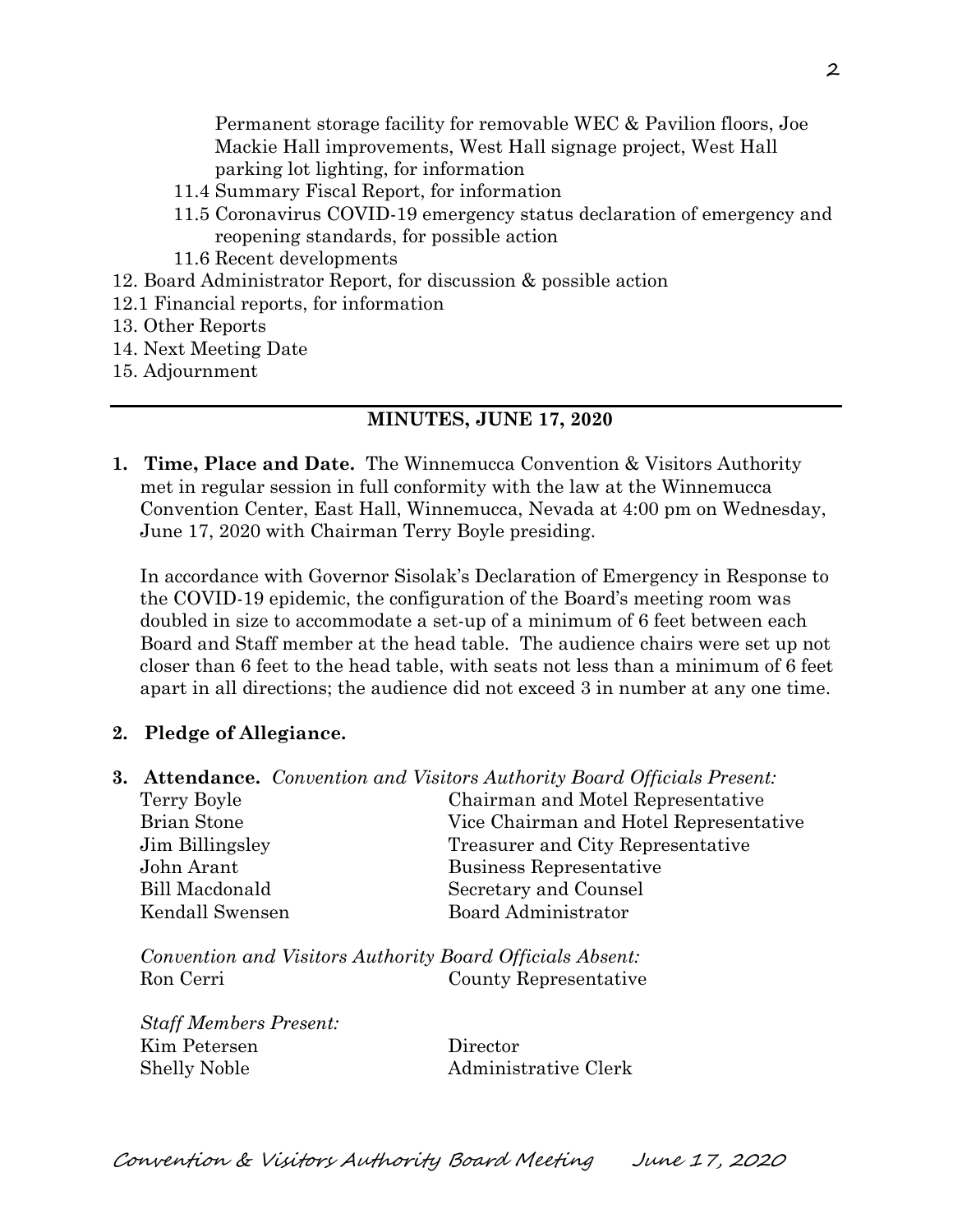*Staff Members Absent:* None

*Others Present:* Craig Walters 44-Hour Softball Tournament Lyle Walters 44-Hour Softball Tournament Kyle Walters 44-Hour Softball Tournament

### **4. Public Comment.**

None.

### **5. Meeting Notice Report.**

Chairman Boyle reported that notice, including meeting agenda, was posted by Shelly Noble by 9:00 am Friday, June 12, 2020 at Humboldt County Library, Court House, Post Office, City Hall and Convention Center West Hall. No persons have requested mailed notice during the past six months.

**6. Business Impact Determination.** Chairman Boyle asked whether any agenda item proposes the adoption by the city or by the county or by the WCVA of any rule, including any ordinance or resolution which would impose, increase or change the basis for the calculation of a fee that is paid in whole or in substantial part by businesses, which would impose a direct and significant economic burden upon a business or directly restrict the formation or expansion of a business, pursuant to NRS Chapter 237? The Chairman called for board or public input thereon; Counsel reported there was no agenda problem; there was no public comment thereon. Action taken.

 *Jim Billingsley made a motion that there appears to be no business impacting fee matter on today's agenda. The motion carried, 3-0.* John Arant was not present for this vote.

### **7. Minutes, Review & Action**

Prior meeting minutes of May 20 & 21, 2020. *Brian Stone made a motion to accept the minutes of the May 20 & 21, 2020 meeting. Motion carried, 3-0.* John Arant was not present for this vote.

**8. Claims, Review & Action.** The following claims, which had been submitted in list form to the board members for review with their 3-day meeting notice and agenda, with the opportunity to obtain further information before or at the meeting, were submitted for payment on June 17, 2020:

| BANK ACCOUNT      | <b>CHECK NUMBERS</b> | AMOUNT       |
|-------------------|----------------------|--------------|
| Nevada State Bank | $24613 - 24662$      | \$114,445,10 |

*Brian Stone made a motion to approve all claims submitted for June 17, 2020. The motion carried, 3-0.* John Arant was not present for this vote.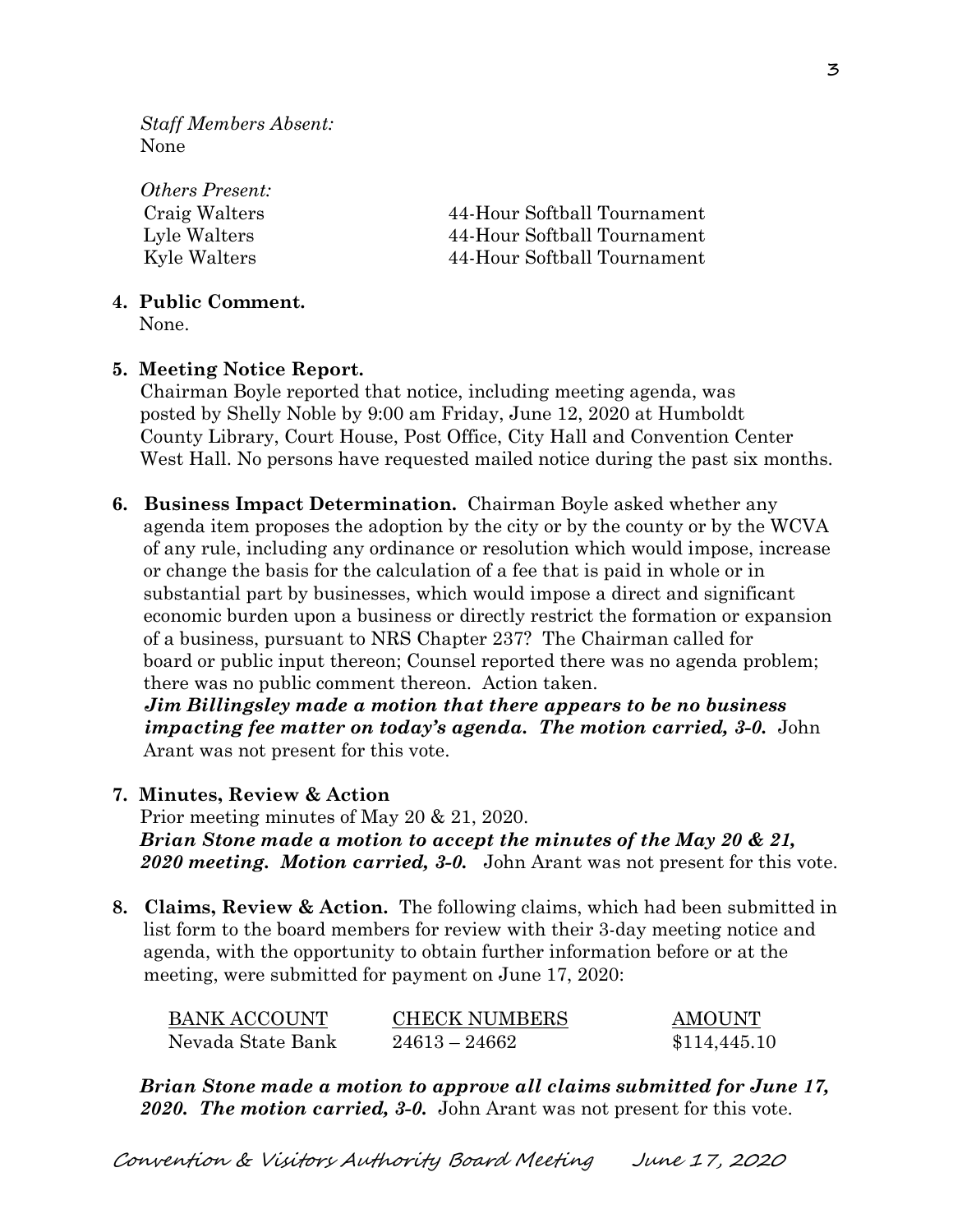#### **9. General Business, for discussion & possible action**

**9.1 Accommodations tax 9-month refund requests, for possible action**

**Davey (\$1,002.24), Wilkinson (\$432), Stewart (\$396), Hopkins (\$1,497.60)**

*Terry Boyle made a motion to approve the accommodation tax 9-months deemed to be a permanent resident refunds for Charles Davey (\$1,002.24), AngelinaWilkinson (\$432), Jack Stewart (\$396), Glenn Hopkins (\$1,497.60). Motion carried, 3-0.* John Arant was not present for this vote.

**9.2 Craig Walters, Model T 44-Hour Softball Tournament, July 24-26, 2020, request for Cooperative Funding, for possible action** Craig and his brother and son have been trying to secure funding for the production of this event for several months. But, due to the COVID-19 pandemic and problems with last year's event, this board has been hesitant to commit to funding this year's tournament. As stated at last month's meeting, the original June date has been changed to late July since the Night in the Country music festival has canceled, so there are very few other conflicting similar events on these dates. Mr. Walters has rented the softball complex and is confident that this tournament is going to be very successful. He stated that in Reno and Sparks sign-ups for adult softball have begun and tournaments will start in July. Mr. Walters claimed that USA Softball (governing body for adult softball) has announced the start of the 2020 softball season with no restrictions required. However, participants are required to sign a waiver to play. WCVA board members were a little more cautious in their approach to adult softball this summer. Their fear was the possibility of an increase in COVID cases causing another stay at home order from the governor. Lyle Walters assured the board that they will have processes in place to minimize exposure to the virus. These include limiting the number of teams at the facility when they're not playing, signage posted throughout the complex reminding everyone to wear face coverings, observe social distancing guidelines and wash hands frequently. Their concern is the spectators and their desire to socialize and congregate throughout the event. Lyle said he would bring a plan back to this board on July 15 which will outline their strategy to operate a successful tournament while also promoting the procedures recommended by regulatory agencies in an effort to stop the spread of COVID-19. Craig stated that currently they have 56 teams (mens, womens and co-ed) signed up to participate in the tournament. He feels that 60 teams would be a "full" weekend with 150 games played and no breaks taken overnight. Last year they came to this board with a similar number of teams signed up but by tournament time it was down to roughly 25 teams. This is not near enough teams to have a true 44-hour tournament,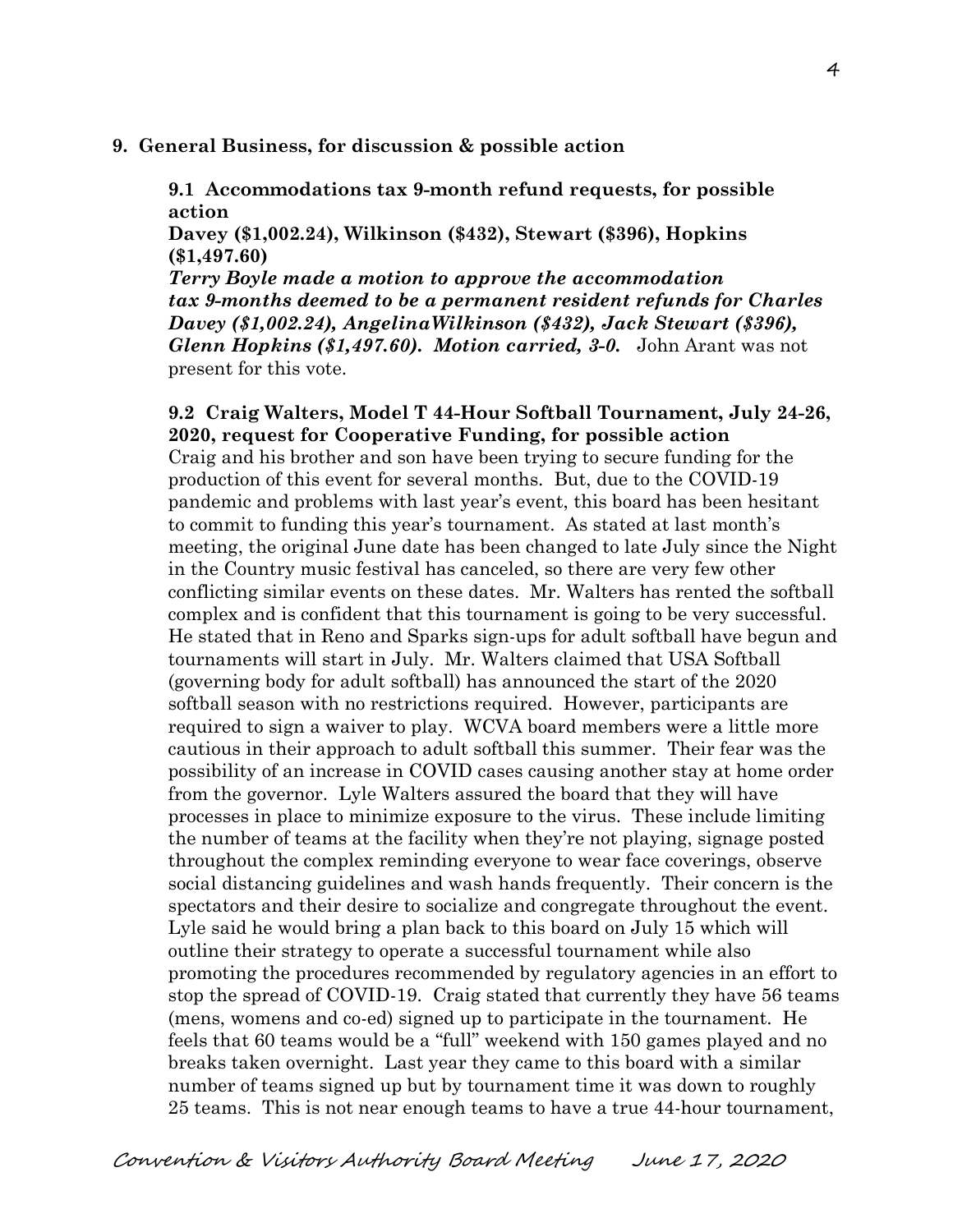as has been discussed previously. Incremental funding has been discussed at past meetings and the board again were in favor of this type of arrangement. Initially, the Board discussed a \$5,000 grant with more funding for every additional five teams that participated. The fields added an expense of approximately \$1,000 that this tournament did not have last year so Mr. Walters asked about having this fee reimbursed by WCVA as well. After additional discussion, *Jim Billingsley made a motion to approve a \$6,000 grant to Access All Sports/Craig & Lyle Walters for the Model T 44-Hour Softball tournament, July 24-26, 2020. This funding is for a minimum tournament roster of 30 teams. If 30 teams do not participate, these funds are to be returned to WCVA. After the tournament is completed, with documentation showing additional teams that participated, Access All Sports will be eligible for an additional \$1,000 for every 5 additional teams that participate. Motion carried, 4-0.*

### **9.3 Joe Mackie/East Hall renovation proposal, TSK Architects, for discussion and possible action**

At this board's direction, Kim has been in discussions with TSK Architects regarding renovations to the East Hall. Previous board discussions have put the priorities for these upgrades as:

- 1. The addition of restrooms and a vestibule on the main floor.
- 2. Exterior improvements, including LED electronic sign boards.
- 3. Demolition of the main floor to open the space up and make it more conducive to meetings and private events.

The proposal from TSK was broken down into these three phases. It did not include any construction costs, only the engineering and planning expenses to prepare for the projects. TSK Architects and the engineering groups they work with are familiar with our community since they were involved with the planning and construction of the Pavilion on the Winnemucca Events Complex. Board members were provided with the TSK proposal, which was quite detailed. Their estimated fees in preparation to go out to bid on these projects are:

| 1. Phase 1 – Main floor restrooms and vestibule | \$187,080 |
|-------------------------------------------------|-----------|
| 2. Phase $2 -$ Exterior renovations to facade   | \$53,750  |
| 3. Phase $3 -$ Main floor renovation            | \$122,780 |

Kim is looking for direction from the board on whether they would like to proceed or not. We have funds in our 2021 budget for capital improvements, but board members were not comfortable with committing these amounts at this time without any idea of the construction costs that would also have to be taken into consideration. They agreed that this should be revisited in a month or two so they have more of an idea of where room tax revenues are going to end up. They would also like to find out if TSK could give them a ballpark number on the construction costs.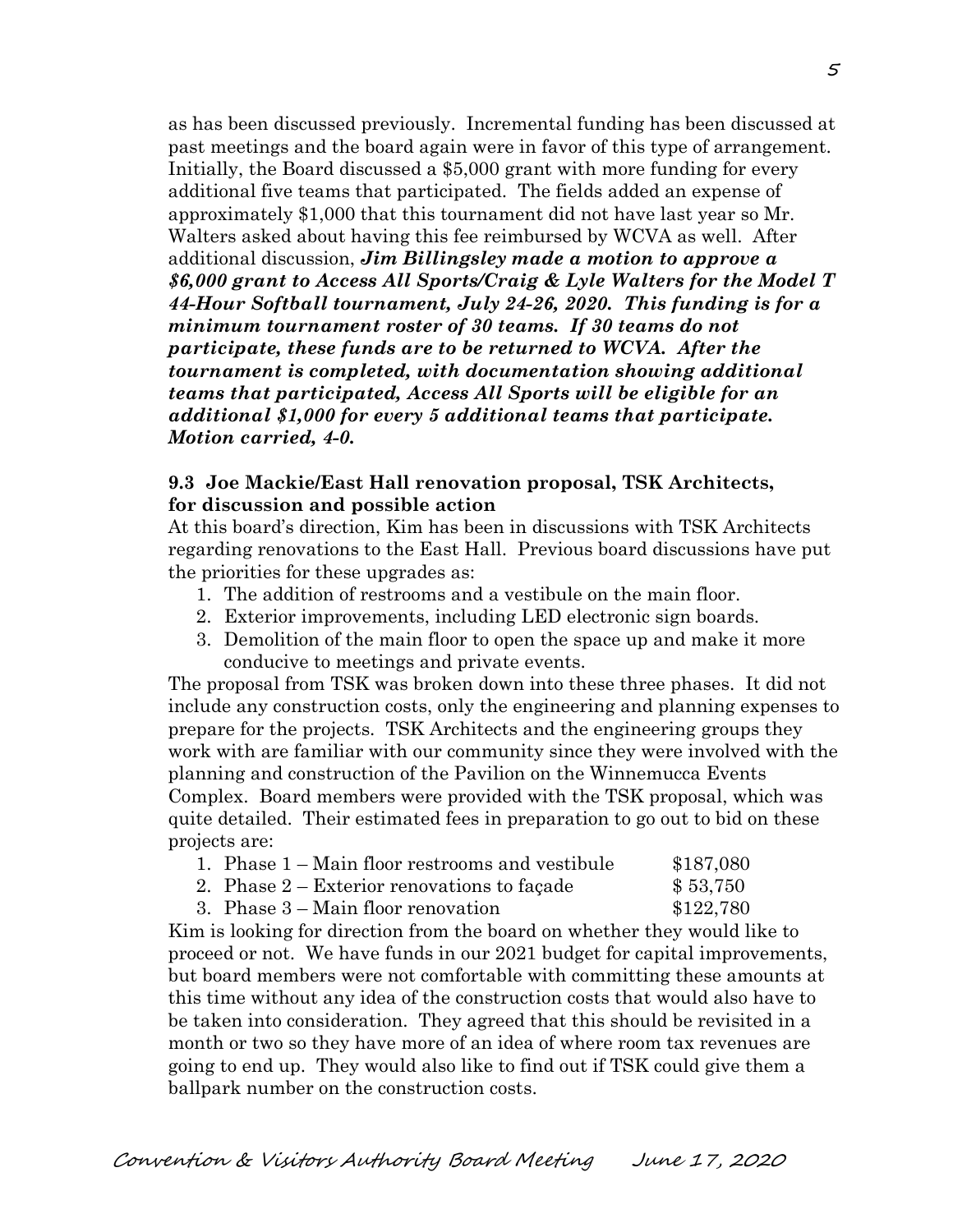## **10. Director's Report.**

**10.1 Financial reports on WCVA events**  Included for review.

## **10.2 Status of 2021 NHPA World Horseshoe Pitching Championship Tournament, for information**

As the host of the 2021 National Horseshoe Pitching Association (NHPA) World Tournament, we are required to attend the 2020 tournament in Monroe, Louisiana to staff a trade show booth promoting Winnemucca. Kim has been notified that this year's tournament has been canceled. He thought they may give Monroe the 2021 tournament and push our location to 2022, but they did not do that. We will now begin to promote the 2021 tournament more aggressively online since we won't have the opportunity to speak with participants in person this July. Kim is also working to obtain refunds for the airfare to Louisiana that was expended for himself, Yvonne Petersen and Sheree and Steve Tibbals.

## **10.3 Purchase of semi trailer and loading ramp for storage of WEC plastic floor, for possible action**

The plastic floor that WCVA purchased last year for use in the Event Center has been stored under the mezzanines until Kim was able to acquire a suitable semi trailer at an affordable cost. He did find one recently and is asking this board to approve its purchase, at a cost of \$5,000, along with a portable loading ramp which can be used throughout the facility and make loading and unloading the semi trailers, and other facilities, more efficient. The ramp he found is \$14,131 but, if approved, he will do additional research to see if he can find the same product for less money. The board supported keeping our floor in a clean and secure location so that it can be used for many events in the upcoming years. And they could see the advantage of using a ramp so that the skid steer could assist with loading and unloading the floor more quickly. *Jim Billingsley made a motion approving the purchase of a semi trailer for the storage of the WEC plastic floor and also the purchase of a portable loading ramp. The total amount for these two items is not to exceed \$20,000. Motion carried, 4-0.* Kim stated that once the new fiscal year begins in July, he will look at Ag District #3's budget to see if they can assist with these purchases.

# **10.4 Discussion regarding opening for business in light of COVID-19 requirements/restrictions, for possible action**

Our state is currently in Stage 2 of the governor's recovery plan for reopening the state. In this phase groups of 50 are allowed but social distancing, face coverings and frequent hand washing is still strongly recommended. This has come up because the annual Superior Livestock Auction is scheduled for the end of July. The producer of this event, Jim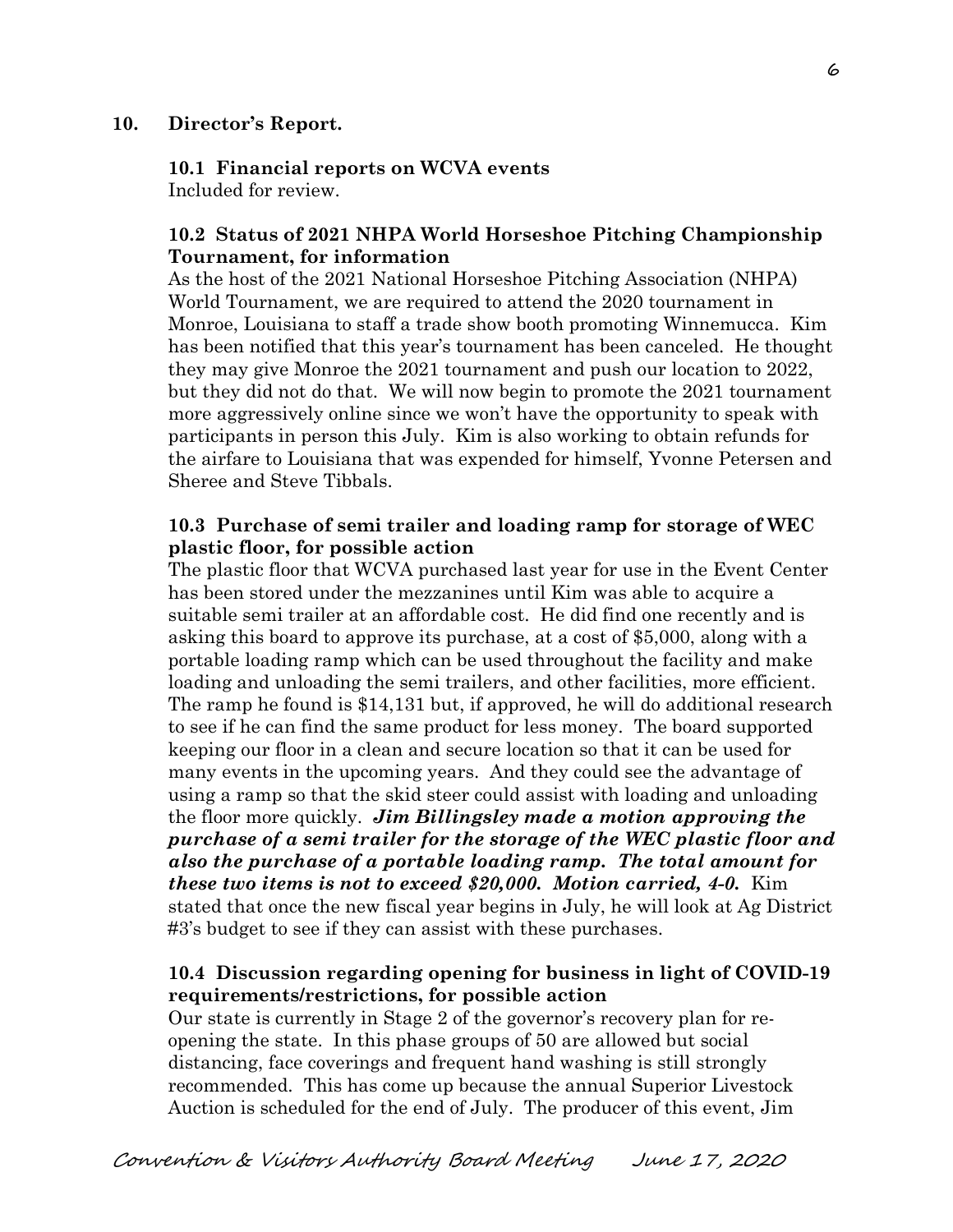Davis, believes that his industry is "essential" so the auction is not governed by these regulations. However, our concern is the bar-be-que and dance that he hosts on Thursday night on Nixon Lawn in front of the Convention Center. Jim is set on holding it and has asked about closing Winnemucca Boulevard in front of the lawn. Since it is also a state highway, Kim is not optimistic about the Nevada Department of Transportation giving their permission for it to be closed, so he has proposed that this event be held in the Event Center at the fairgrounds. Tables, bars, food lines, etc. could be spaced out throughout the building and a stage could be built for the entertainment. Kim will speak with Jim about this idea. Board members expressed concern about an event of this size but approved Kim working with Jim Davis to try to make it work with the restrictions currently in place for social events.

# **11. Secretary and Counsel, Monthly report, for discussion & possible Action**

 **11.1 Chamber of Commerce Report for June 2020, for review** This report is included in Bill's report.

# **11.2 Update on delinquencies, possible request for authorization for disclosure of confidential information on one or more licensees, for possible action**

We did have one delinquency that was due to the post office personnel holding a certified letter. They tried to deliver the envelope on a Saturday and when were closed they took it back to the post office but did not notify us that it was there or try to deliver it again during the week. When Shelly contacted the property about the delinquency, the tracking information showed it at the post office. Shelly spoke with the postmaster and explained that it was very important that we know if any certified mail is waiting for pick-up. Penalties were not collected since the room tax payment was postmarked before the deadline.

# **11.3 Improvements project status reports**

No report.

# **11.4 Summary Fiscal Report, for information**

A copy of this report is included in Bill's report. It will be published in The Humboldt Sun as required by NRS.

# **11.5 Coronovirus COVID-19 emergency status declaration of emergency and reopening standards, for possible action**

Bill has been researching standards for Convention Center re-openings and has been unable to find anything that directly addresses facilities like ours in any of the documents produced by the state. Terry stated he has also been looking for direction for Convention Center operations and has not been able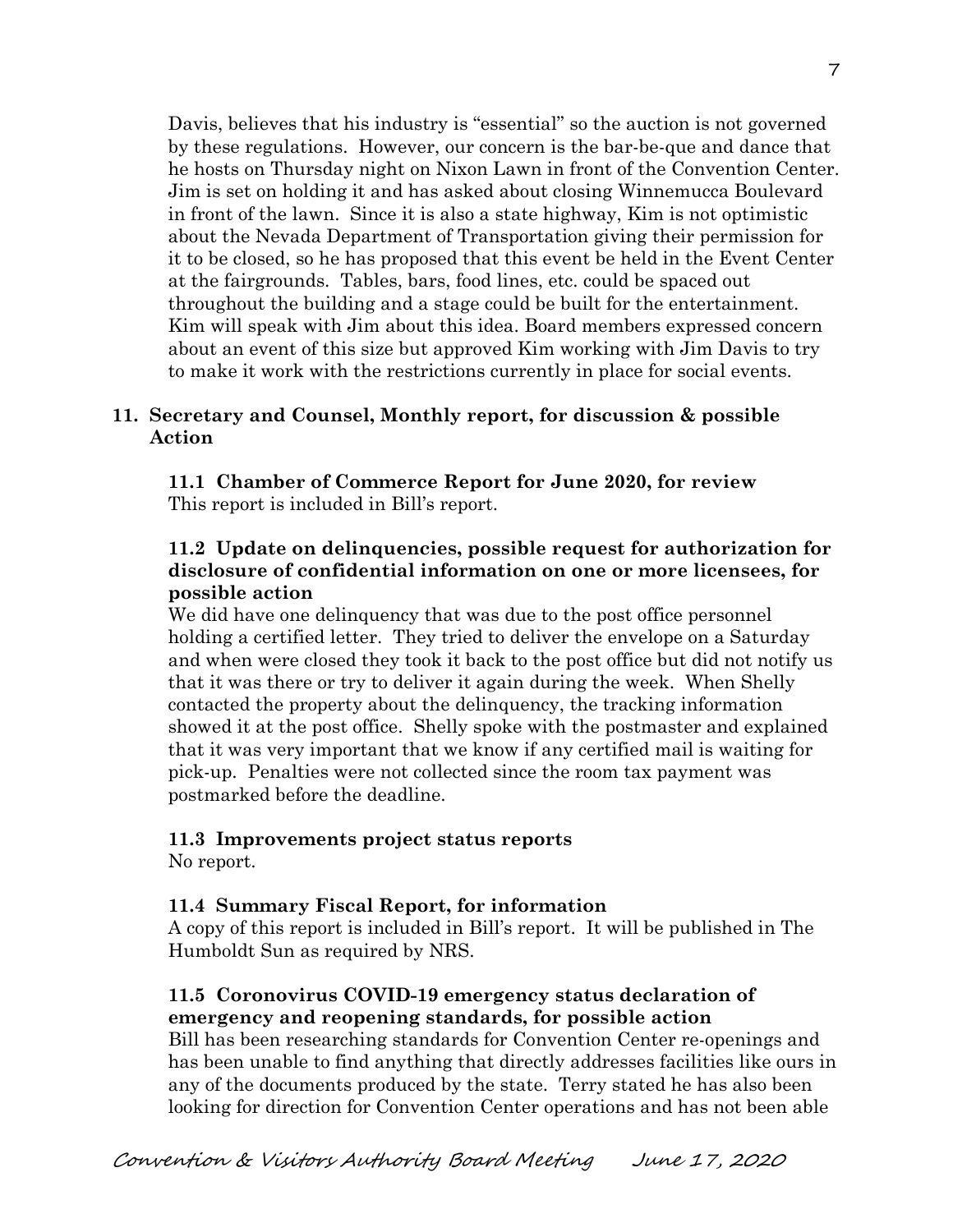to find any. With that, what type of businesses should we look to for direction? Bill has done additional research into building occupancy and how they are calculated. He has a list included in his report which shows these occupancies for our facilities using these calculations. However, Terry stated that his understanding was that the occupancy rates were 50% of the number as stated by the fire marshal. These numbers are sometimes very different. Which is to be used?

### **11.6 Recent developments**

No report.

### **12. Board Administrator.**

#### **12.1 Financial Reports, for discussion**

The board discussed their concerns about a significant decline in room tax revenue. The collections for April were down by approximately 45% compared to April of 2019.

## **12.2 WCVA FY 2020 year end budget augmentations and transfers, for possible action**

Kendall presented his report showing the FY 2020 budget augmentations and transfers. A net change of \$200,000 due to an overall increase in room tax revenue was offset by an increase in expenses incurred. *Jim Billingsley made a motion to accept the resolution approving the WCVA FY 2020 budget augmentations and transfers as presented. Motion carried, 4-0.* 

### **13. Other reports**

### **13.1 2020 Silver State International Rodeo**

Kim reported that this year's event is becoming one of the largest ever. Since we didn't get approval to hold this event until the end of May, a lot has happened in the past couple of weeks to make sure that we're ready to help make it is as successful as possible when participants start arriving at the end of the month. SSIR was opened up to more high school and junior high school rodeo enthusiasts. Kim estimates that the number of entries is up to 600. When you add in family members, this is a significant influx of people into our community. Kathy Gonzalez and Dale Owen, SSIR producers, have agreed to do temperature checks and follow other state and federal guidelines to keep everyone healthy. Our online reservation system is taking all stall and camping reservations. Our permanent amenities were completely booked within a few days. We are now erecting temporary campsites and stalls (pens) at this time in an attempt to accommodate as many people as possible. Kim spoke with Terry about this and he authorized the purchase of additional livestock panels to build another 80 temporary pens. Currently,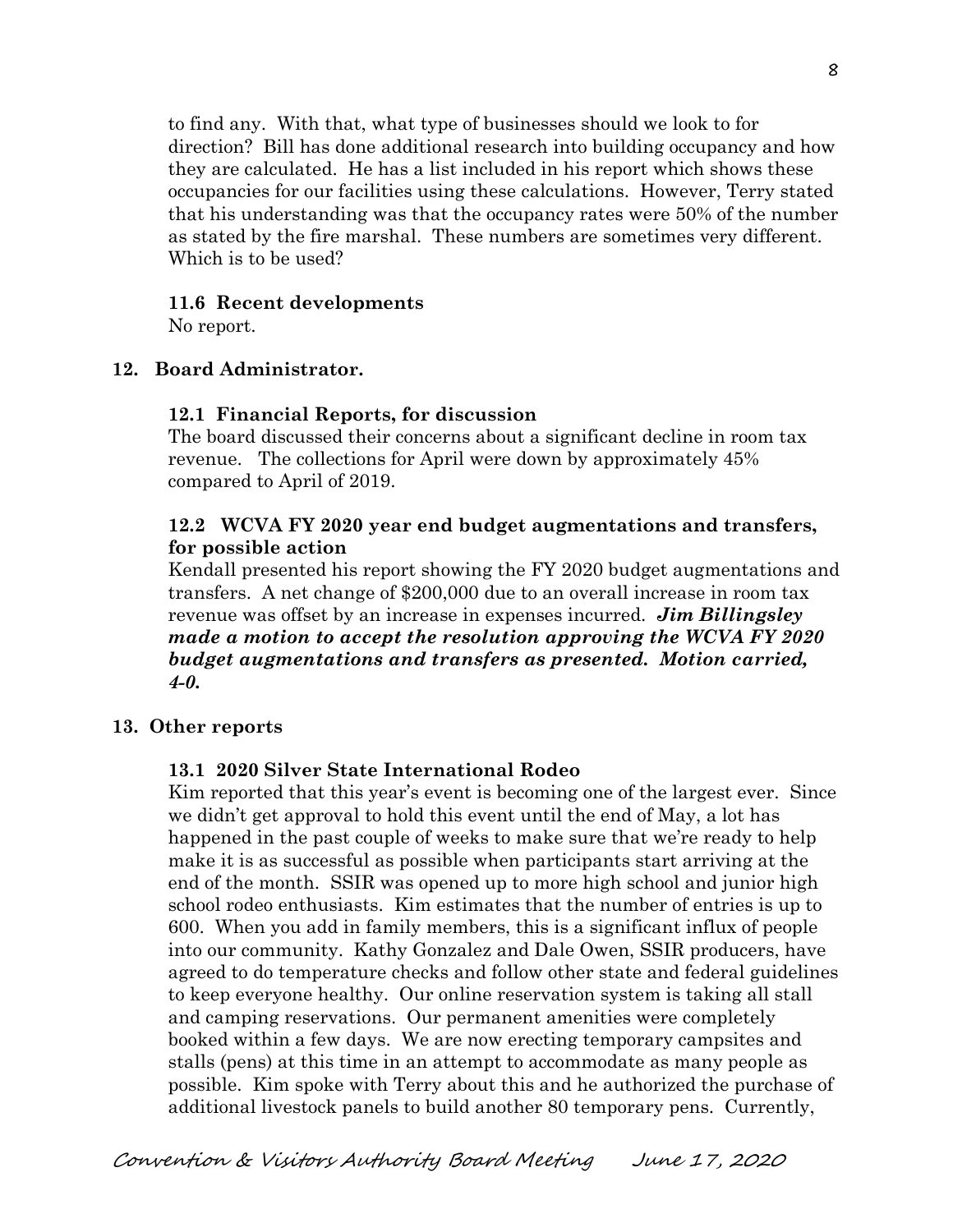we are only accepting reservations for dry camping and will have to put a cap on the number of pens available.

# **13.2 2020 Tri-County Fair**

At this time, plans are moving forward for this year's fair. We are unsure if we can secure a carnival for the weekend, but entertainment and other fair attractions are being planned for.

# 1**4. Public Comment**

None.

# **15. Regular Business. Next Meeting. The Board confirmed the next regular meeting date of Wednesday, July 15, 2020, 4:00 pm.**

# **16. Adjournment.** *Brian Stone made a motion to adjourn this meeting. Motion carried, 4-0.*

The meeting was adjourned to the next regular meeting, or to the earlier call of the Chairman or to the call of any three (3) members of the Board on three (3) working days notice.

Respectfully submitted,

Shelly Noble

| As written |  |
|------------|--|
|------------|--|

As corrected

Winnemucca Convention & Visitors Authority Board